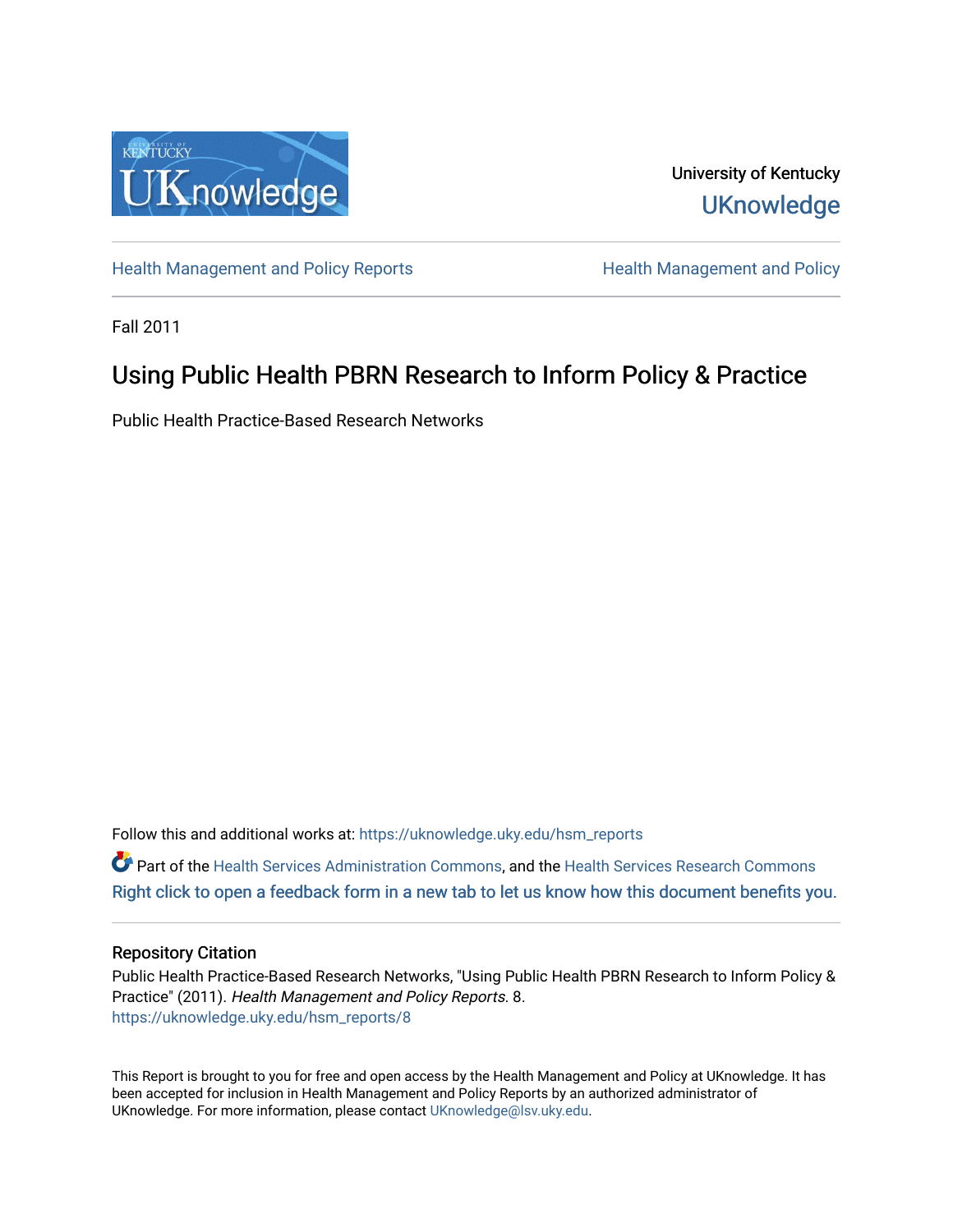

# **USING PUBLIC HEALTH PBRN RESEARCH TO INFORM POLICY & PRACTICE**

Fall 2011

#### **BACKGROUND**

The *Public Health Practice-Based Research Networks Program* is a national program of the Robert Wood Johnson Foundation that supports research networks dedicated to producing new scientific knowledge on how best to organize, finance, and deliver public health strategies in realworld practice settings. This body of scientific inquiry, known as Public Health Services and Systems Research (PHSSR), is a rapidly developing area of scholarship within the larger fields of public health research and health services research. A public health practice-based research network (PBRN) brings multiple public health organizations into collaboration with an academic research center for the purposes of designing and implementing PHSSR studies in real-world practice settings. Participating public health professionals and researchers collaborate to identify pressing research questions of interest, design rigorous and relevant studies, execute research effectively and efficiently, and translate findings rapidly into practice.

The Public Health PBRN program currently includes 12 core research networks distributed across the U.S. and more than 10 affiliate and emerging networks under development. The program supports research in PBRNs through three primary mechanisms:

- 1. Preliminary Investigation Projects (PIPs), small-scale projects that newly developing networks pursue as initial, proof-of-concept studies designed to inform future work;
- 2. Research Implementation Awards (RIAs), larger-scale projects conducted by established PBRNs and designed to support inferences about causes and consequences of variation in public health practice; and
- 3. Quick-Strike Research Fund (QSRF) awards that support short-term, time-sensitive studies on emerging issues in practice and policy.

The National Coordinating Center based at the University of Kentucky College of Public Health coordinates the development of individual and multi-network PBRN studies.

This brief provides examples of how findings from RWJF-supported research projects underway through the public health PBRNs and the larger field of PHSSR are being used to inform public health practice and policy.

## **EXAMPLES OF RESEARCH UTILIZATION & IMPACT**

**Causes and Consequences of Variation in Public Health Spending:** Glen Mays and colleagues from the PBRN National Coordinating Center at UAMS linked together multiple national databases spanning a 12-year period and used advanced statistical and econometric analysis techniques to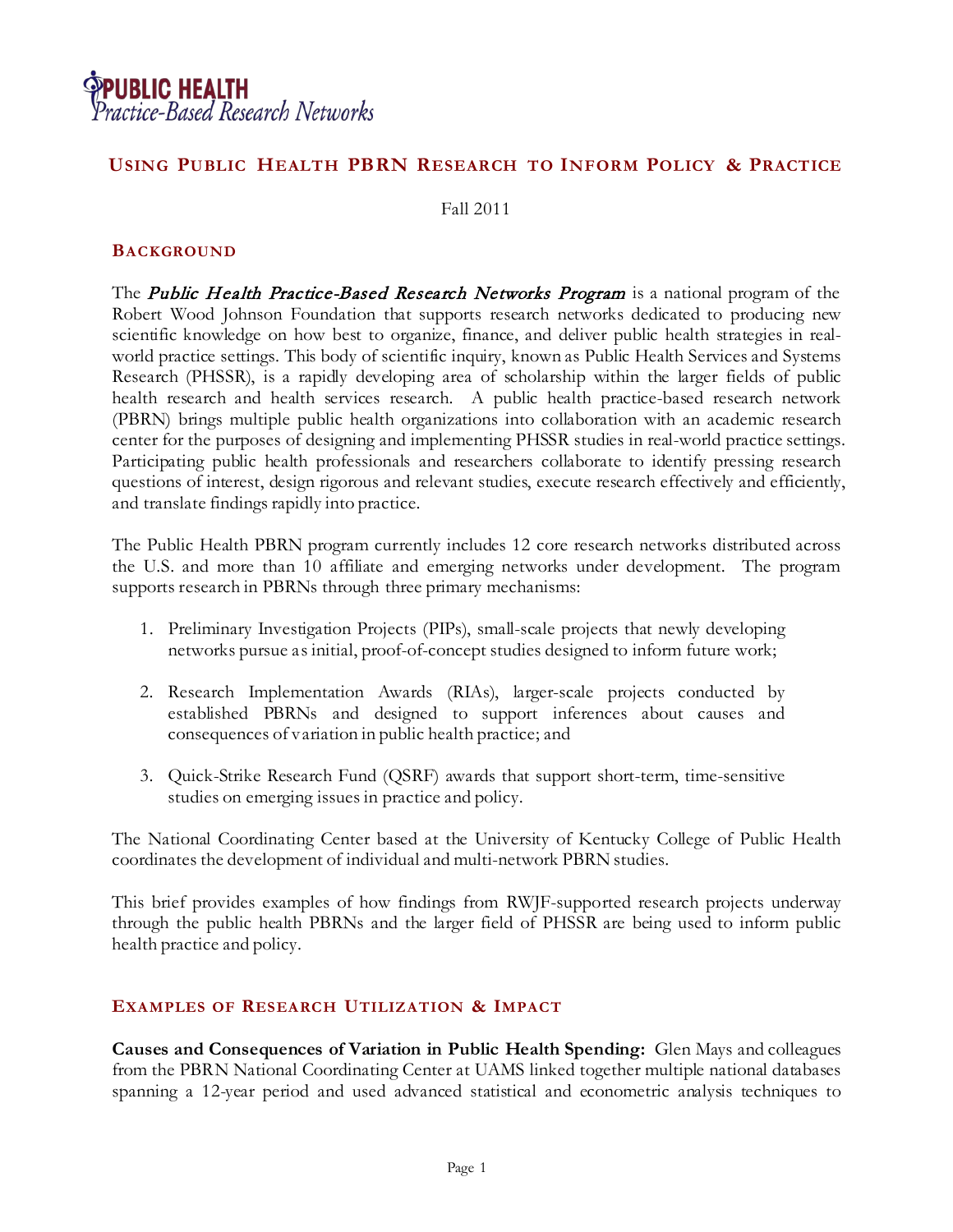investigate the causes and consequences of geographic variation in local public health spending across the U.S. This RWJF-funded study found that communities with larger growth in public health spending per capita during the 1993- 2005 period experienced slower growth in medical care spending and larger reductions in mortality from leading preventable causes of death, including infant mortality and deaths due to cardiovascular disease, diabetes, and cancer. These effects became evident only after careful analytic methods were used to account for the many confounding processes that simultaneously influence public health spending and population health outcomes. The findings suggested that increasing public health investments in communities with historically low levels of spending may provide an effective way of constraining medical cost growth and reducing geographic disparities in health.<sup>[1](#page-5-0)</sup>

This research has been used by policy analysts and public health officials at the state level to inform decision-making concerning investments in public health infrastructure. For example, the study figured prominently in the decision by the Arkansas legislature in 2009 to raise its excise tax on tobacco products by 56 cents and allocate significant portions of the revenue to new and expanded public health activities. Other states have used the findings to inform decisions on how best to respond to state budget shortfalls precipitated by the economic downturn, helping to insulate the most vital public health activities from the largest funding cuts. At the federal level, these findings have been used to inform policy decisions concerning the design and implementation of the Public Health and Prevention Fund as part of the 2010 Patient Protection and Affordable Care Act (ACA). The Trust for America's Health (TFAH) and other public health advocacy organizations used this study as part of the evidence indicating a need to include a fund for public health within the federal health reform legislation. Similarly, officials from the Congressional Budget Office requested a briefing on this study and its findings as part of their evidence review to inform scoring and economic analysis of the public health components of the ACA legislation. Similarly, officials at the White House Office of Management and Budget (OMB) requested a briefing on these findings to inform their implementation and evaluation decisions concerning the Fund. And the Institute of Medicine has reviewed the study and its findings as part of its work to develop federal policy recommendations for new ways of financing public health services in the U.S. At the local level, numerous local public health officials have requested copies of the publications and presentations from this study to use in educating their local governing boards, elected officials, and other political stakeholders about the potential value of investments in local public health infrastructure.

To extend this body of evidence, RWJF-funded Public Health PBRNs have stepped in with new research projects designed to monitor the effects of recent and anticipated public health spending reductions associated with the economic downturn and state budget shortfalls. Networks in Washington, Wisconsin, Connecticut, Florida, and North Carolina now have studies underway to monitor the effects of state-specific spending reductions on service delivery and proximal outcomes. And a multi-network study involving 11 RWJF-funded PBRNs is now underway to track changes in public health service volume and intensity across state and local areas, based in large measure on pioneering work conducted in the Washington PBRN.

**Returns to Scale and Alternative Delivery System Models:** Recent PHSSR studies have focused on alternative ways of organizing and delivering public health services, with a specific focus on delivery system size and capacity as key determinants of system performance. An RWJF-funded study by Glen Mays and Douglas Scutchfield collected and analyzed data on a national sample of local public health delivery systems to develop an evidence-based typology of the organizational structures that characterize these systems. Among other findings, this study confirmed the "returns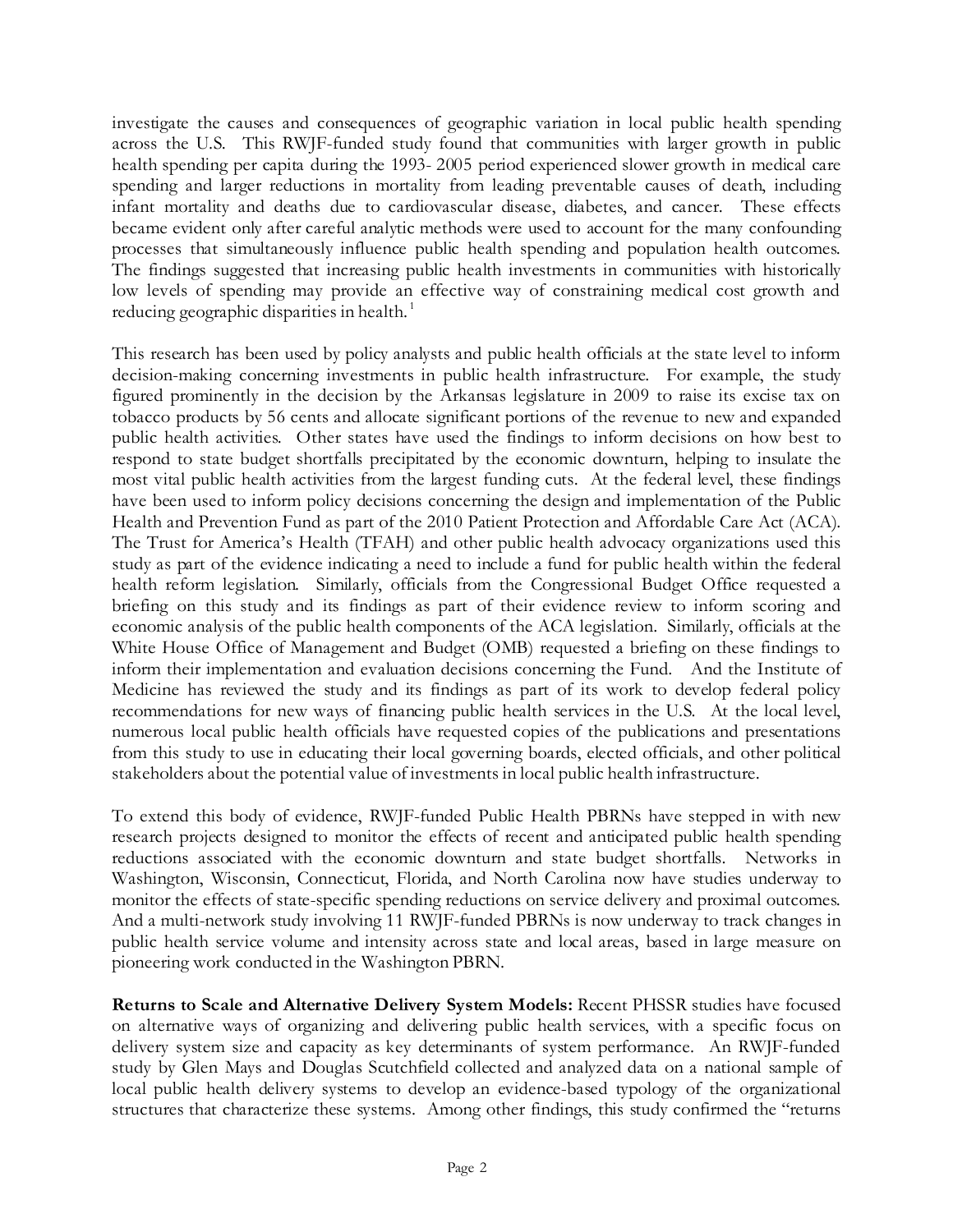to scale" hypothesis by finding that systems serving larger populations are able to deliver a broader scope of public health activities and achieve higher ratings on the perceived effectiveness of these activities.<sup>[2](#page-5-1)</sup> This research suggested that public health delivery could be improved significantly through efforts to pool the resources and skills of small public health systems, such as through consolidation, shared staffing and service arrangements, and other models of coordination that allow systems to combine resources and operations.<sup>[3](#page-5-2),[4](#page-5-3)</sup> Other RWJF-funded research by Michael Stoto and Howard Koh found similar results using qualitative studies of local public health preparedness capacities.<sup>[5](#page-5-4)</sup>

These studies have informed the design and development of regional public health delivery models in a growing number of states and communities, much like the regionalized medical care models motivated by research on volume-outcome relationships.<sup>[6](#page-5-5)</sup> For example, local and state health officials in Massachusetts, Nebraska, and Kansas have used the findings from these PHSSR studies in developing their state-based approaches to regional public health delivery. A more recent initiative now under development in Georgia also is drawing upon this evidence base to inform the policy and practices surrounding its regional quality improvement collaboratives for public health services.

As states have begun to develop and test these new delivery system models, RWJF-funded Public Health PBRNs have stepped in with research projects to investigate the implementation and impact of these models. PBRNs in Massachusetts and Nebraska are conducting comparative studies of alternative approaches to implementing regional public health delivery systems. The Colorado Public Health PBRN is investigating the effects of a new state public health modernization law on the efforts of local health departments to organize regional public health delivery approaches. And the Connecticut PBRN is using a QSRF award to examine the effects of a recent state public health funding cut on local regionalization and consolidation initiatives. To enable mid-course corrections in policy and practice, each of the PBRN research projects regularly feeds back interim findings and lessons learned to public health decision-makers within their states In Massachusetts, the PBRN's research on regionalization strategies led the state government to designate the PBRN to play leading roles in analytic and performance measurement activities under its CDC-funded Strengthening Public Health Infrastructure for Improved Health Outcomes Initiative. In Colorado, the PBRN's research on delivery system responses to the state public health reform law provided early evidence of implementation progress that helped to preserve state funding for the law in the face of recent state budget shortfalls.

**Public Health Responses to Newly Emerging Threats:** In the midst of the outbreak of the novel H1N1 influenza virus in Spring 2009, public health PBRNs quickly mobilized to use the event to study the nature and effectiveness of local public health response activities. Using a standard research protocol and instruments developed by the PBRN Coordinating Center, networks in Kentucky and North Carolina conducted a detailed analysis of local variation in H1N1 response activities. In Kentucky, the research uncovered critical gaps in communication between public health agencies, primary care providers, and pharmacies that hampered some response and mitigation activities. In North Carolina, the study found wide variation across communities in both the scope and timing of H1N1 response activities, indicating a need for greater standardization in response protocols and in the criteria that trigger their implementation. The North Carolina PBRN's study, expanded through a collaboration with the CDC-funded Preparedness and Emergency Response Research Center (PERRC), also revealed several important determinants of community residents' intent to comply with H1N1 vaccination recommendations, highlighting a need for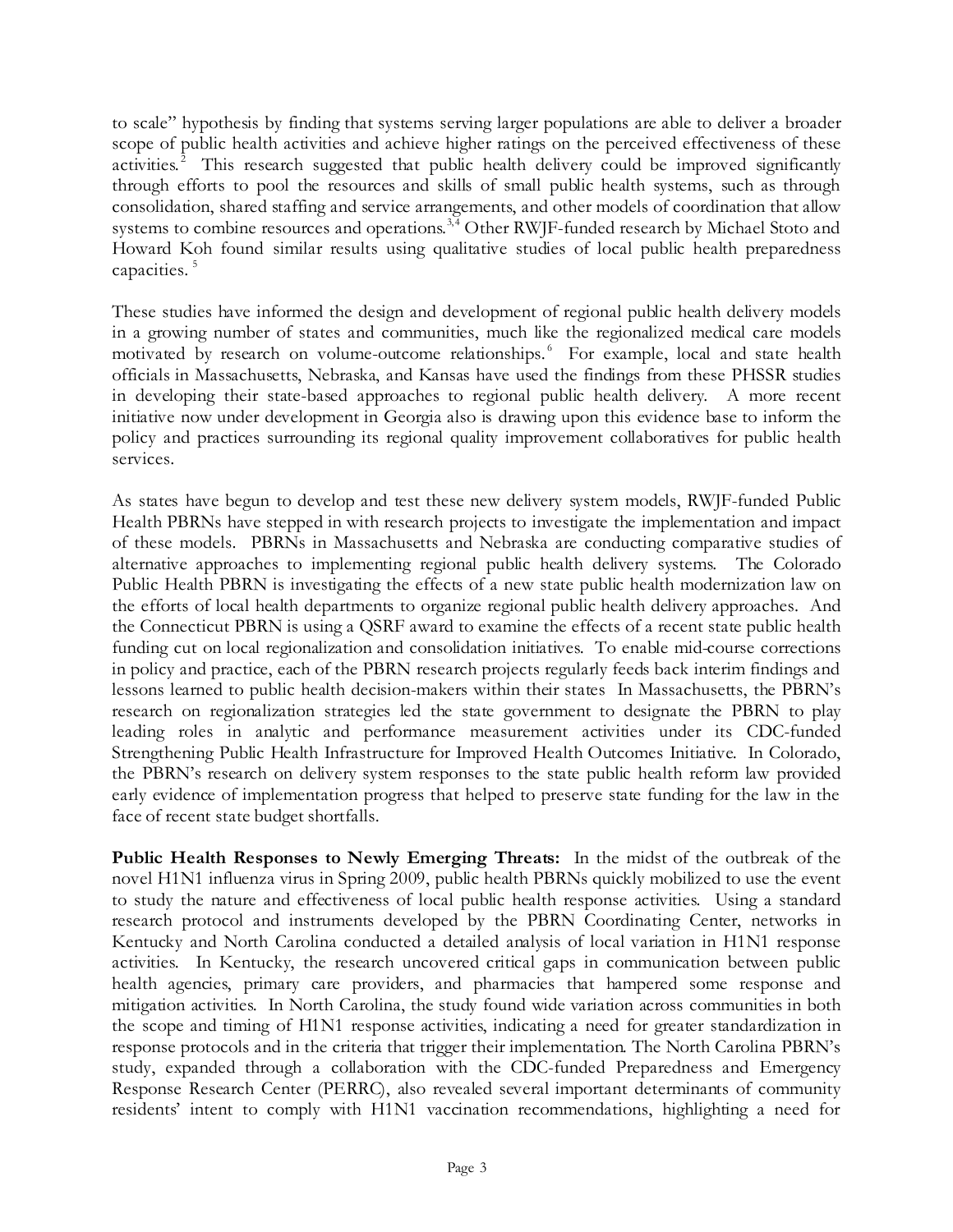enhanced public communication about the benefits of vaccination in the months just prior to the vaccine being publicly available.

Findings from these studies were used by state health agencies and health care professional associations to enhance the content and specificity of their emergency response protocols, particularly in the areas of emergency communication and guideline dissemination. North Carolina's vaccination findings were disseminated nationally through an MMWR article in time to inform the vaccination strategies of CDC and state health agencies across the U.S. Public health PBRNs in several other states launched similar, retrospective studies of H1N1 response to extend these findings to other public health settings and provide state-specific data and lessons to inform public health officials.

**Public Health Accreditation and QI:** Decision-makers in public health administration and policy have turned to accreditation programs and quality improvement strategies as promising mechanisms for enhancing the value of investments in public health delivery. To inform these efforts, the RWJFfunded public health PBRNs have developed studies to produce rigorous empirical evidence about the implementation and impact of these mechanisms. The North Carolina PBRN, for example, used its H1N1 study to compare the response activities of agencies that had and had not participated in the state's public health agency accreditation program. The study found that accredited agencies performed a more comprehensive scope of H1N1 response activities and initiated them faster than did their non-accredited agency counterparts, suggesting some tangible benefits of accreditation. These findings have proved highly influential in informing state policy decisions regarding continued funding for accreditation in the face of state budget shortfalls.

Findings also have been used by the Public Health Accreditation Board (PHAB) to inform design and evaluation elements of the national accreditation program for public health agencies. In Kentucky, the PBRN engaged in a structured vetting process for the draft accreditation standards developed by the national PHAB accreditation program, producing valuable feedback about face validity and feasibility to PHAB for use in revising the standards. And in Massachusetts, the PBRN is validating and applying PHAB metrics to examine local variation in public health agency surveillance and epidemiological investigation practices. These and similar PBRN activities are informing the development, refinement, and application of accreditation and QI mechanisms in public health practice.

## **IMPLICATIONS AND NEXT STEPS**

The Public Health PBRNs—like the larger field of PHSSR—are early in their developmental history. The first Public Health PBRNs began their operations in December 2008, and have only recently begun to produce and synthesize findings from their investigations and engage in large-scale, multinetwork research projects. Their success in producing new knowledge that informs the practice and policy communities is particularly notable in light of their brief tenure in the PHSSR field. Nevertheless, a broad array of research projects is now underway through the 12 RWJF-funded PBRNs, and still more projects are being organized through the growing contingent of newly emerging PBRNs that have joined the program as affiliate networks. An appendix to this document provides a more detailed list of the research projects underway through the Public Health PBRNs. These projects will substantially strengthen the ability of the PHSSR field to inform the decisions faced by public health professionals and policy-makers.